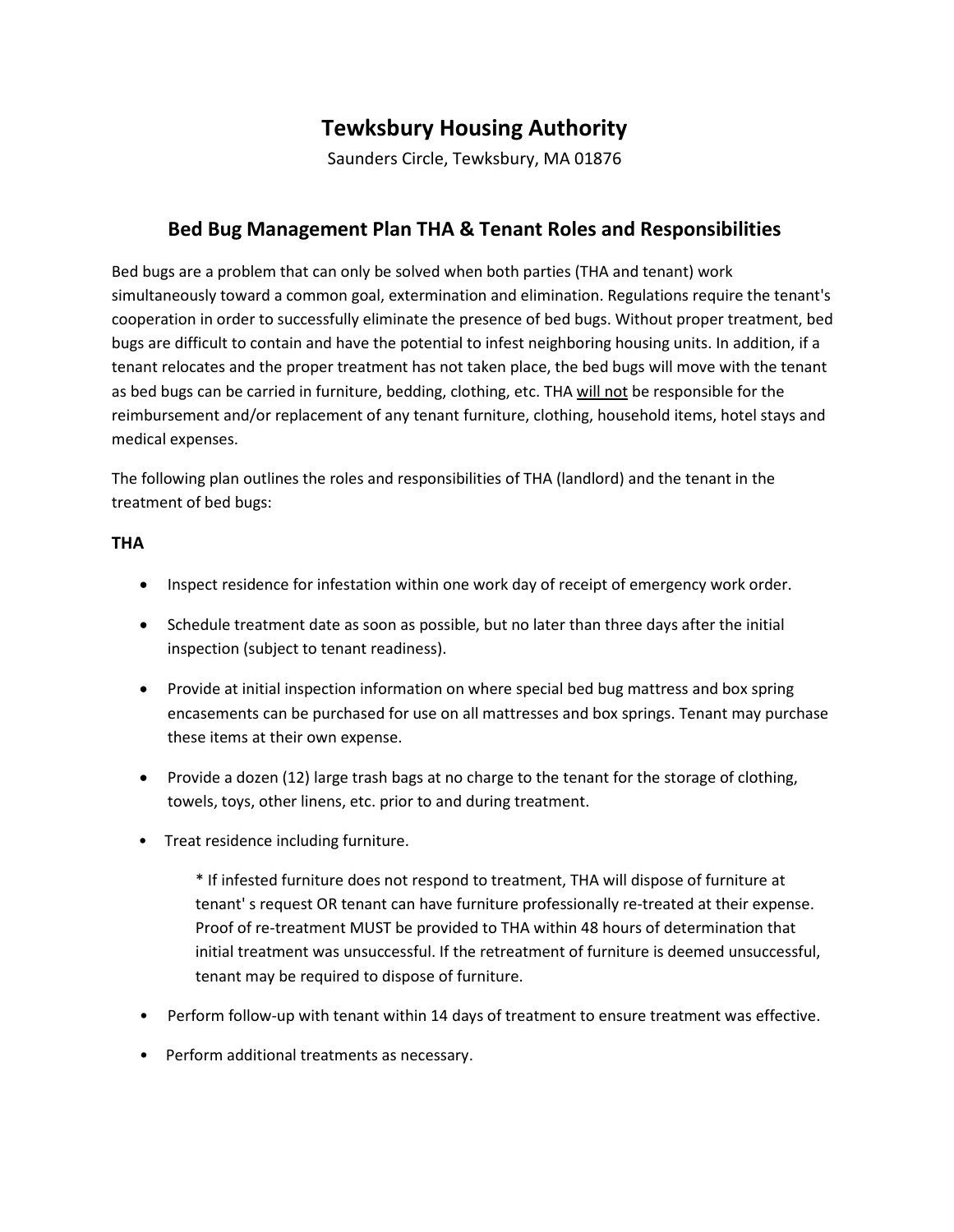#### **TENANT**

- Tenant must be onsite at the scheduled time when the initial inspection is conducted.
- For treatment to be effective, tenant must perform the tasks listed below prior to the scheduled treatment date. THA encourages tenant to complete items listed as soon as possible in order to minimize severity of bed bug presence and resolve the problem quickly.

1. Remove all sheets, blankets, mattress covers, pillowcases, etc. from beds and wash in hot water (120+ degrees recommended) and dry in clothes dryer on the highest heat setting for at least 30 minutes. Fold them and place them in plastic garbage bags and seal the plastic bags tightly. Do not put them back on the bed until the evening after treatment.

2 Remove everything from bedrooms and hall closets. Closets, dresser drawers, and night stand drawers **must be empty**. Remove all clothing, toys, boxes, etc. from bedroom floors.

3. Wash all clothing, towels, and other linens in hot water (120+ degrees recommended) and dry in the dryer on the highest heat setting for at least 30 minutes. Place clean items inside airtight plastic storage bins or plastic garbage bags that are sealed tightly and store until after treatment.

4. Vacuum (using disposable vacuum cleaner bags) all furniture, dresser drawers, night stand drawers, mattresses, and box springs. Place disposable vacuum cleaner bag inside plastic garbage bag that is sealed tightly and discard in outdoor trash receptacle immediately.

- 5. Move all furniture to the center of the room(s) being treated.
- 6. Discard all cardboard hangers, boxes, etc.
- 7. Remove all pictures from walls.

8. If purchased, place all bed bug mattress encasements on all beds. The bed bug mattress encasement is an effective bed bug killer when combined with treatment and **must remain on the mattress for at least one year**. If the mattress or box spring encasement becomes torn or damaged it is the tenant's responsibility to replace.

9. Discarded mattresses, box springs, furniture, etc. must not be placed in dumpsters; they must be removed from the premises.

10. Remain out of the residence for four hours after treatment (includes all household members and pets).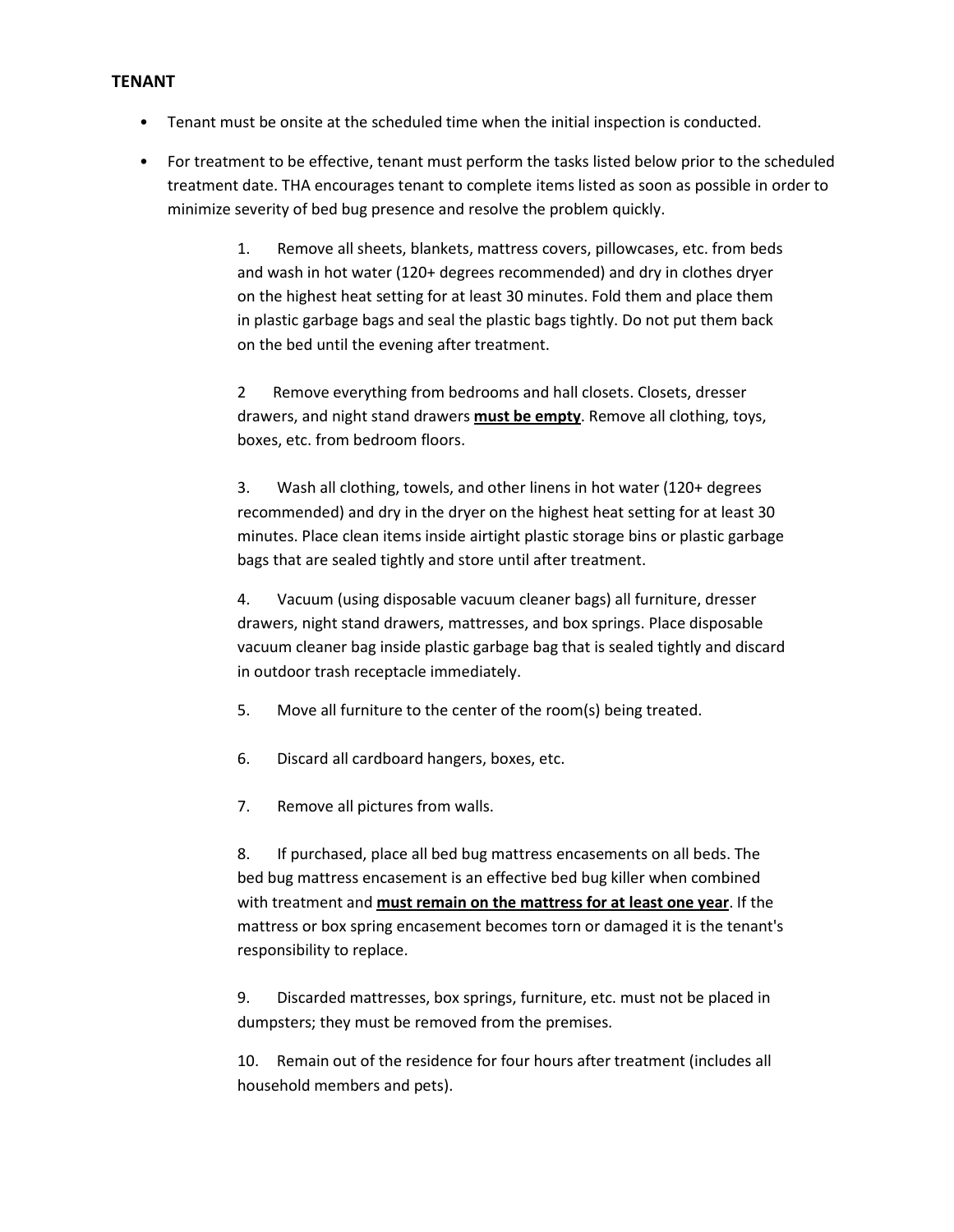• Furniture that does not respond to treatment must be disposed of or professionally treated. If tenant chooses to dispose of furniture, it MUST be removed from the premises. If tenant chooses not to dispose of infested furniture they MUST have it re-treated (at their expense and within 48 hours of determination that initial treatment was unsuccessful) by a licensed exterminator. Tenant must provide proof of re-treatment to THA within 72 hours of determination that initial treatment was unsuccessful.

*FAILURE TO COMPLY: lf treatment is scheduled and the exterminator determines that tenant has not performed the above stated responsibilities, the following will occur:* 

- *1. Treatment will be cancelled by the exterminator*
- *2. Tenant may be held financially responsible for all costs incurred for proper treatment of unit.*
- *3. Tenant lease may be terminated at THA 's discretion.*

| TENANT STATEMENT OF CERTIFICATION I,                                                             | , certify that I have |  |
|--------------------------------------------------------------------------------------------------|-----------------------|--|
| read and understand the roles and responsibilities (THA and tenant) as stated above and agree to |                       |  |
| perform them in order to successfully eliminate the presence of bed bugs.                        |                       |  |
| <b>Tenant Signature</b><br>Date                                                                  |                       |  |

| THA Signature | Date |  |
|---------------|------|--|